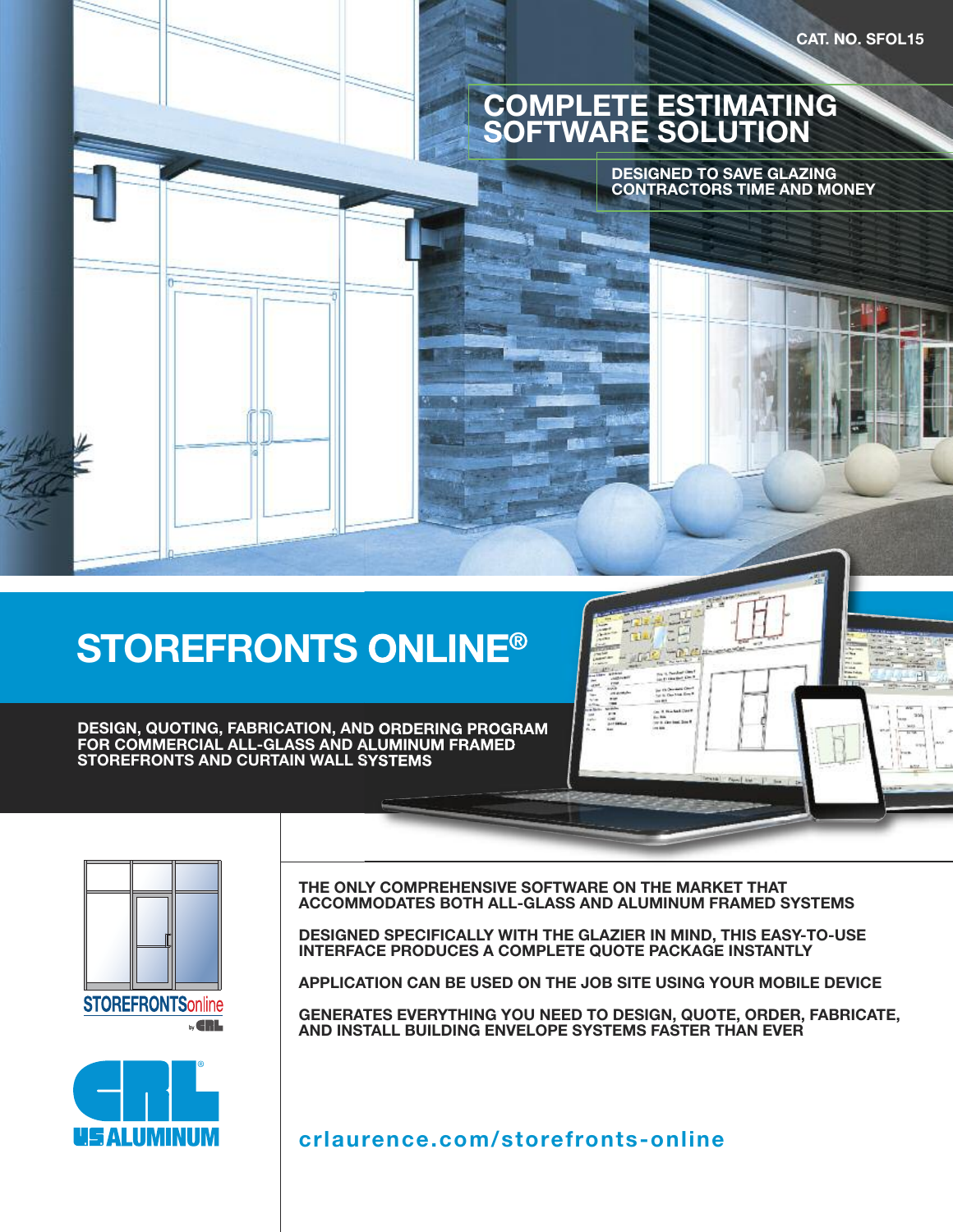

# **INCREASED PRODUCTIVITY, ACCURACY, AND PROFITABILITY**

CRL is committed to the success of the glazing contractor, and continues to make significant investments to develop the tools and services that allow you to take on new jobs while saving time and money. We are proud to introduce a new suite of design and estimating software that speaks directly to that commitment.

Storefronts Online® is a one-stop-shop that allows you to design and build commercial entrances, storefronts, and curtain walls faster than ever. This innovative, easy-to-use program expedites the bidding process, minimizes errors on estimates, and generates accurate quote packages in a matter of clicks, enabling you to quote more jobs in less time. The program stores your project's data including door information, glass sizes, hardware and material quantities and lengths, which then makes ordering, routine maintenance, and replacing parts directly through our extensive product selection an effortless motion. Storefronts Online® was built to strengthen your shop's technical abilities, help you build quality, safe architectural systems, and grow your business. It's like hiring a professional to do the work for you.

#### Visit **crlaurence.com/storefronts-online** to experience **CRL-U.S. Aluminum Storefronts Online®**.



## **FEATURES AND ADVANTAGES**

#### **DEVELOPED BY GLAZING PROFESSIONALS, FOR GLAZING PROFESSIONALS**

Storefronts Online® was developed in-house by our team of engineers, estimators, designers, project managers, and former installers who possess decades of experience in the glass and glazing industry.

**TARTARARASH** 

#### **YOUR JOB JUST GOT EASIER**

Whereas other programs on the market force the user to manually insert products, the intuitive interface on Storefronts Online® starts with a simple layout of your storefront/curtain wall opening and progressively adds field conditions, hardware, and glazing options to effortlessly complete your project in minutes. It will then generate a detailed glass dimensions breakdown, glass installation chart, parts list, 3D enhanced drawings, and a complete set of fabrication and installation instructions with just a simple click. You can access Storefronts Online® at home, in the office, or on the job site via your PC, Mac, smartphone, or tablet

#### **NEW UPDATES**

- Now features full support for designing curtain wall systems in addition to all-glass and aluminum framed entrances and storefronts.
- Provides complete parts list, fabrication instructions, and instant access to a new built-in library of installation resources and guidelines.
- Determines all materials required and optimizes material yield across multiple openings.
- All-Glass module now includes sliding door systems.
- New "Cloning" feature allows you to design multiple entrances without having to reenter custom hardware.
- Now compatible with our innovative AccuFab Pro Tool—USGlass Magazine's "Product of the Year"—which cuts fabrication time on installing horizontal shear blocks to vertical mullions by 75 percent or more. Watch the video at **crlaurence.com/accufab**

#### **SHARP ATTENTION TO DETAIL**

- The program keeps a complete record of all of your jobs, favorite systems, and specific configurations, including multiple elevations, while allowing you to set up personal product libraries. It features many easy-to-use templates or you can create your own.
- A built-in warning system will automatically identify and help correct any flaws in your design, including hardware limitations, to ensure structural integrity and code compliance. The Program will not allow you to forget/omit systems.
- Generates accurate quote packages and allows multiple quotes. Unlike other software, Storefronts Online® allows you to order product directly from the program.

#### **COMPLETE SUPPORT AND TRAINING**

CRL-U.S. Aluminum offers free, unlimited technical support and webinar sessions to train your team in no time.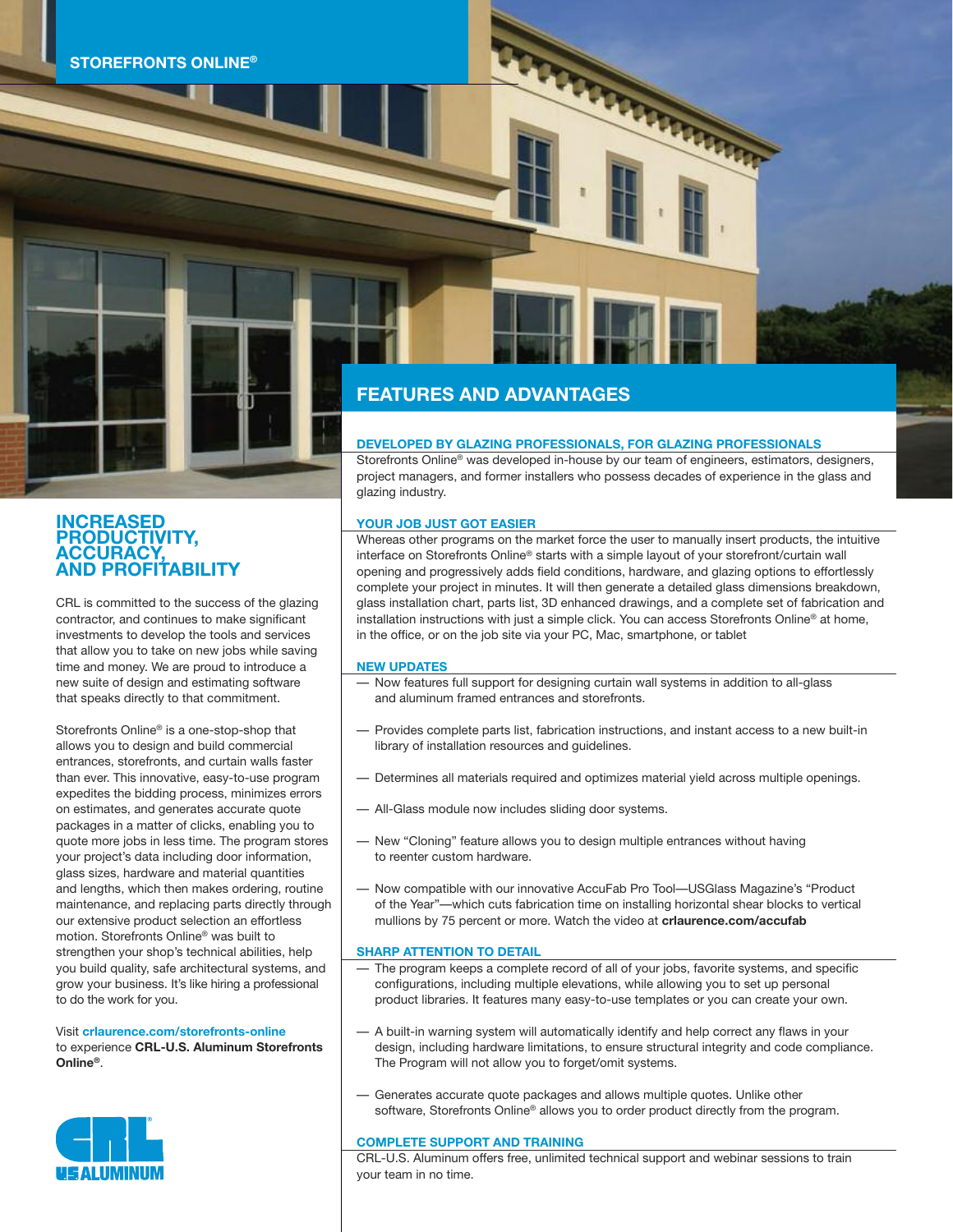

User-friendly interface generates quotes/orders in minutes.

### **IS STOREFRONTS ONLINE® FOR YOU?**

Do quote and install commercial entrances, storefronts, or curtain walls?  $\rightarrow$ 

Do you need assistance with designing safe architectural systems?  $\rightarrow$ 

Do you require professional drawings and visual proposal aids?  $\rightarrow$ 

Do you want to grow your business and expand your technical capabilities?  $\rightarrow$ 

#### **If yes, then go to**

**crlaurence.com/storefronts-online to attend a webinar and receive your FREE 30-DAY TRIAL.**

# **FREQUENTLY ASKED QUESTIONS**

#### **Q: Does Storefronts Online® produce shop drawings?**

- **A:** The program generates digital DWG drawings that can be imported into CAD, as well as multiple elevation drawings and dimensioned plan views.
- **Q: Can you add multiple horizontals and verticals, and does the program include support for multiple angles?**
- **A:** Yes, Storefronts Online® provides built-in support for entrances with unique angles, and multiple horizontals and verticals.
- **Q: Does Storefronts Online® support multiple glass thicknesses, and can I add hardware from other manufacturers?**
- **A:** Yes. The program supports multiple thicknesses and provides the cost for different glass types. It will also allow you to include hardware from other manufacturers.

#### **Q: Will the program generate a cost for custom finishes?**

**A:** Storefronts Online® will automatically generate pricing for: **Aluminum Framed Systems** - Kynar®, powder coat, and anodized finishes. **All-Glass Systems** - Stock satin and polished brass, brushed and polished stainless steel, clear anodized, black/bronze anodized, and powder coat finishes. You can easily add custom finishes and hardware.

#### **Q: Can I design all-glass doors, sidelites, or transoms with this program?**

**A:** Yes. Storefronts Online® gives you complete flexibility in designing both all-glass and aluminum framed systems.

#### **Q: Can I print, email, or fax final documents from the program?**

**A:** Yes. All generated documents can be conveniently printed, emailed, or faxed directly from the program, or viewed on any internet-enabled device.

#### **Q: Are there additional costs for software updates?**

**A:** No. We provide regular, free updates to ensure the software is up to date with the latest systems, tools, and performance upgrades.

**Discover how CRL-U.S. Aluminum can help with your project by contacting Technical Sales Support at usalum@crlaurence.com or (800) 421-6144.**

# Criaurence.com/sto **DAY FREE TRIAL crlaurence.com/storefronts-online**